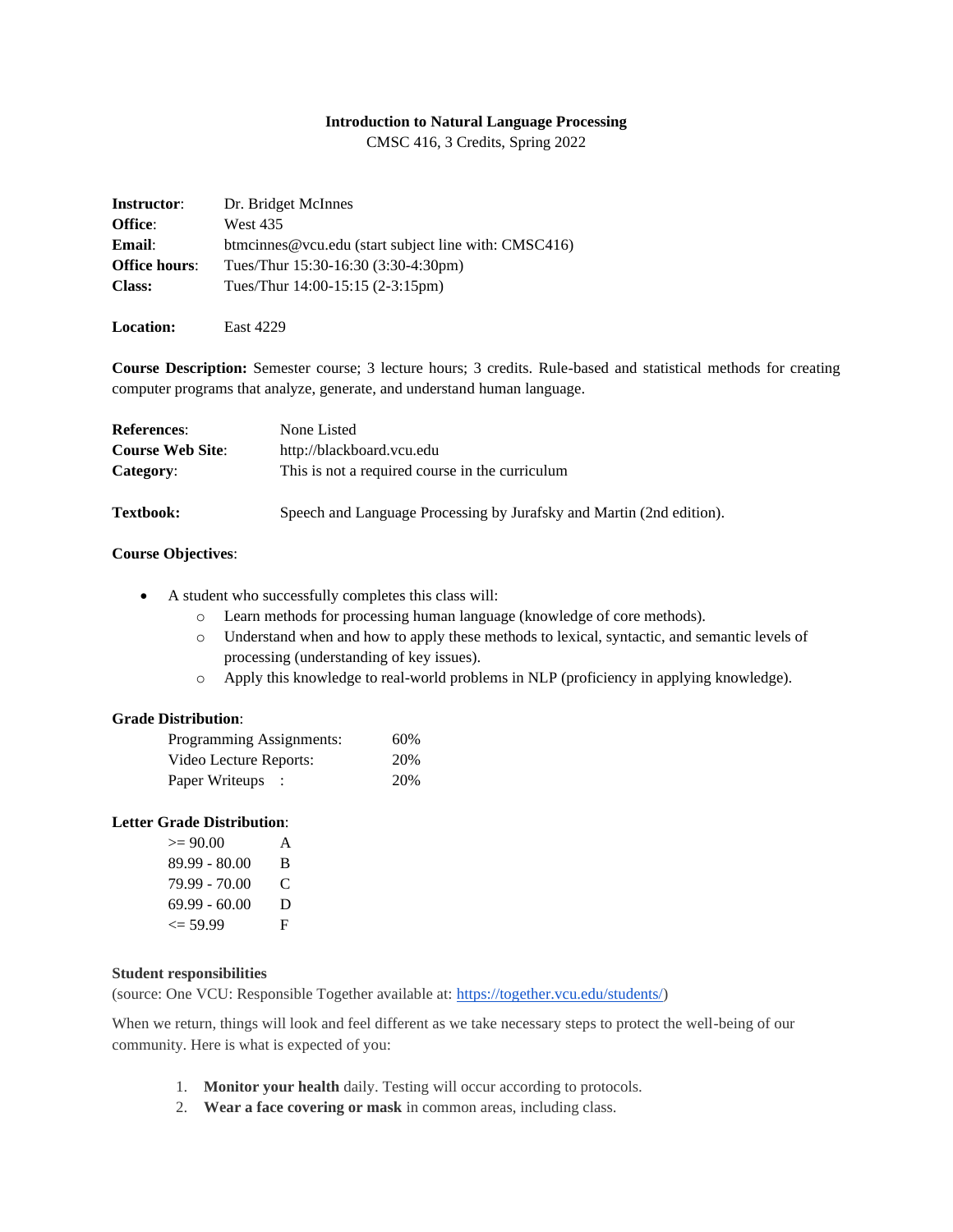- 3. **Apply physical distance** guidelines to all settings.
- 4. **Clean and disinfect** personal and shared spaces before and after use. Cleaning supplies will be available in numerous locations.
- 5. **Report symptoms** associated with COVID-19 to VCU Student Health Services. A call center hotline will be available later in the summer.
- 6. **Not sharing is caring** during this unique pandemic. Please do not share calculators, tools, lab supplies, etc.

Following rules regarding face coverings or masks, cleaning and disinfecting, and physical distancing is required. Students will receive reminders for daily health monitoring. Staff in the Dean of Students office will be notified after incidents of non-compliance. Refusal to comply with rules can include progressive disciplinary action up to and including suspension, based on the **[VCU Student Code of Conduct](https://conduct.students.vcu.edu/student-code-of-conduct/)**.

# **Requesting accommodations**

# (from One VCU: Responsible Together)

The university recognizes that some students who previously did not need Section 504 Academic Accommodations, and who have a qualifying condition or disability, may need support or assistance during the return to campus process. A modified approach for the temporary and more permanent need for accommodation has been developed and implemented to provide students with full access to programs and activities related to their academic majors. Because every case is different, student requests are evaluated on a case-by-case basis. Please share your need for an accommodation with the [Student Accessibility and Education Office,](https://saeo.vcu.edu/) or for MCV Campus students, th[e Division for](https://das.vcu.edu/)  [Academic Success,](https://das.vcu.edu/) after you have worked directly with your faculty member.

# **Health and well-being**

# (from One VCU: Responsible Together)

Navigating the anticipated stressors of daily life can often be challenging enough. When unexpected stressors emerge or when we are faced with uncertainty, it can be tough to know how to cope. Try out some of these tips and [resources for health and wellness](https://students.vcu.edu/about/keep-on-being-well-at-vcu/) to see if they are a right fit for you.

**Symptoms or Diagnosis:** If an on-campus student identifies symptoms, has tested positive for COVID-19 or has come into contact with someone diagnosed with COVID-19, that student should contac[t University Student Health](https://health.students.vcu.edu/)  [Services.](https://health.students.vcu.edu/) At that point, isolation should begin and contact tracing will be performed by Student Health Services. Symptoms will be monitored and the student should refer to a medical provider if symptoms worsen or be released from isolation after 14 days, if symptom-free.

## **Nondiscrimination policy**

## (from One VCU: Responsible Together)

VCU is committed to providing a safe, equitable and inclusive environment for all its employees, patients and students. Discrimination or discriminatory harassment is not only unlawful, it is harmful to the well-being of our university community. Our university's core values, specifically those related to diversity and inclusion, have withstood many difficult situations and trying times, and they will not falter now.

Reports of discrimination, bullying, harassment and/or stereotyping of persons of color or those impacted by COVID-19 or otherwise, will not be tolerated. Be assured that VCU will make every effort to address and prevent the occurrence of unlawful discrimination and, if necessary, take prompt and appropriate action to remedy and prevent its reoccurrence. Every member of our community is asked to:

● Become familiar with the university's policies on [Preventing and Responding to Discrimination](https://policy.vcu.edu/universitywide-policies/policies/preventing-and-responding-to-discrimination.html) and [Duty to Report and Protection from Retaliation](https://policy.vcu.edu/universitywide-policies/policies/duty-to-report-and-protection-from-retaliation.html) in the VCU Policy Library.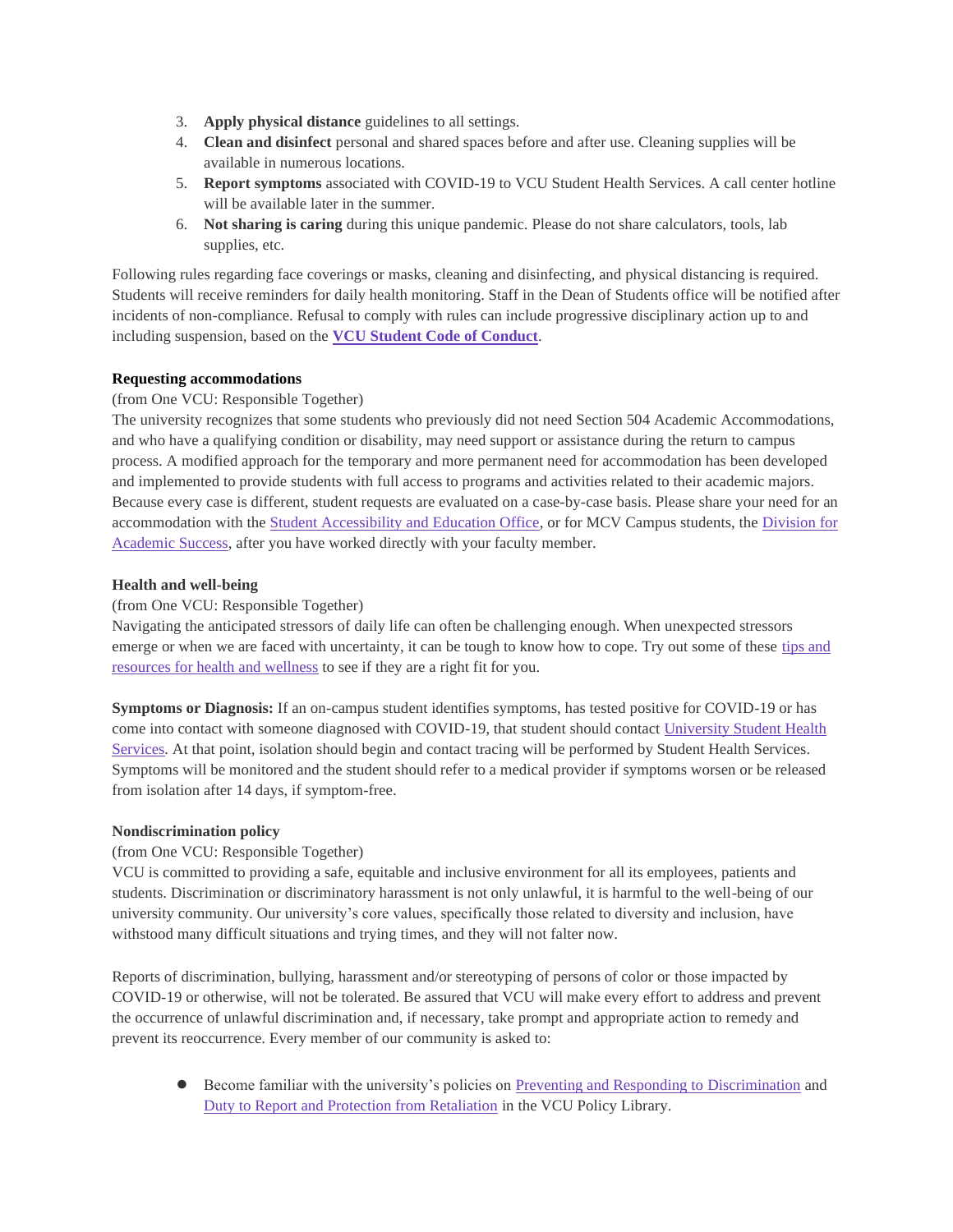- Consult with [Equity and Access Services o](https://equity.vcu.edu/)r [VCU Human Resources](https://hr.vcu.edu/) for additional guidance on how to file a report of discrimination.
- Contact the [Office of Institutional Equity, Effectiveness and Success](https://inclusive.vcu.edu/) (IES) on how to address and maintain a culture of inclusion.
- Encourage individuals who may need an ADA accommodation for a known or newly acquired disability, to contact the ADA/504 Coordinator in [ADA Services.](https://equity.vcu.edu/ada/)
- Bookmark and share information on university or community agencies that offer support or services, such a[s VCU's Counseling Services](https://counseling.vcu.edu/) or [Ombudsperson.](https://ombudsperson.vcu.edu/)
- Explore training and educational opportunities on diversity and inclusion at [IExcel Education](https://inclusive.vcu.edu/iexcel/) and through the [Office of Institutional Equity, Effectiveness and Success.](https://inclusive.vcu.edu/)
- Offer nonjudgmental support and empathy to those affected by current events and this health crisis.

### **Sample inclusive statement from instructor**

I want you to know that I am grateful for your presence and input in our classrooms (whether in person or online). I appreciate and welcome you regardless of your immigration status, country of origin and/or citizenship, race, ethnicity, religious affiliation, gender/sex, gender identity, sexual orientation, age, or dis/ability. Thank you for enriching our world, sharing your vital experience, and contributing to the diversity that makes our intellectual community vibrant and evermore creative.

### **Tips for Success:**

- When taking online and hybrid courses, your self-motivation and self-pacing are absolutely critical. For this course, you should plan to work about 7-9 hours per course module as we move through the materials. Be sure to plan your time accordingly.
- Make yourself a calendar with all of your due dates across ALL of your courses. Plan for when you will work on each one for completion in advance of the due dates.
- Make sure you note any "online" course that still have a required meeting time (such as a Google Meet or Zoom session).
- Avoid the common assumption that online courses are easier or should be easier. **That is a MYTH!!**
- **Plan Ahead!!** Study as you go instead of at the last minute!

#### **Where to post questions**

Questions of general interest should first be posted to the discussion board (only if they have not already been answered) so that other students can benefit from the response or have an opportunity to respond to your question. Only questions of a private nature should be communicated to me through email. When sending a message to me, please *allow a minimum of 24 hours for a response*. Most of the time I will respond much faster, but sometimes meetings and other courses take over my schedule.

#### **Netiquette Guidelines**

Netiquette is a set of rules for behaving properly online. Your instructor and fellow students wish to foster a safe online learning environment. All opinions and experiences, no matter how different or controversial they may be perceived, must be respected in the tolerant spirit of academic discourse. You are encouraged to comment, question, or critique an idea but you are not to attack an individual. Working as a community of learners, we can build a polite and respectful course community. The following netiquette tips will enhance the learning experience for everyone in the course:

● Do not dominate any discussion.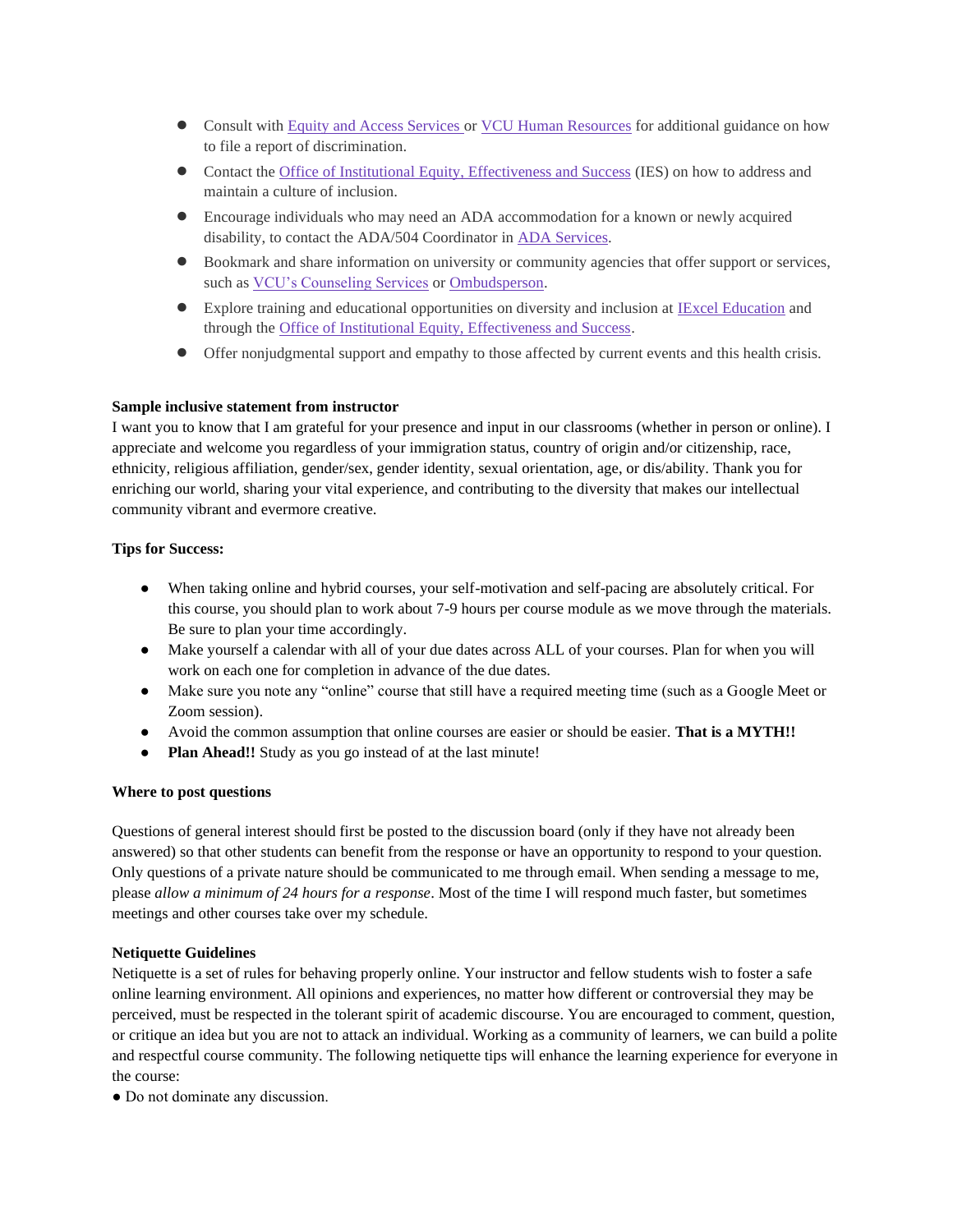- Give other students the opportunity to join in the discussion.
- Do not use offensive language. Present ideas appropriately.
- Be cautious in using Internet language. For example, do not capitalize all letters since this suggests shouting.
- Popular emoticons such as  $\circledcirc$  can be helpful to convey your tone but do not overdo or overuse them.
- Never make fun of someone's ability to read or write.
- Share tips with other students.
- Keep an "open-mind" and be willing to express even your academically informed opinion.
- Think and edit before you push the "Send" button.
- Do not hesitate to ask for feedback.
- Using humor is acceptable

(adapted from [UWSP\)](https://www.uwsp.edu/acadaff/2015%20Monitoring%20Appendix/Appendix%20B6%20-%20DE%20Course%20Syllabus%20Template.pdf)

# **Be Proactive in Communication with Instructor**

If you find that you have any trouble keeping up with assignments or other aspects of the course, make sure you let your instructor know as early as possible. As you will find, building rapport and effective relationships are key to becoming an effective professional. Make sure that you are proactive in informing your instructor when difficulties arise during the semester so that we can help you find a solution. (adapted from [UWSP\)](https://www.uwsp.edu/acadaff/2015%20Monitoring%20Appendix/Appendix%20B6%20-%20DE%20Course%20Syllabus%20Template.pdf)

## **VCU Honor System**

VCU recognizes that honesty, truth, and integrity are values central to its mission to advance knowledge and student success both in the world VCU students will enter, or return to, once they have graduated and in the university community as a microcosm of that world. In a community devoted to learning, a foundation of honor must exist if that community is to thrive with respect and harmony. Therefore, all members of the university community must conduct themselves in accordance with the highest standards of academic honesty, ethics, and integrity at all times.(from [https://conduct.students.vcu.edu/vcu-honor-system/\)](https://conduct.students.vcu.edu/vcu-honor-system/)

## **Technology Support**

## **Engineering & VCU Resources:**

- **Personal Computer Requirement**: For our current system requirements and recommendations, see: <https://egr.vcu.edu/admissions/accepted/computer-recommendations/>
- **Remote Access to Public Lab computers**: To provide remote access, we use the Citrix App2Go environment to provide full and exclusive control over "the next available" computer in the lab. See this link for more details[: https://wiki.vcu.edu/x/Oa0tBg](https://wiki.vcu.edu/x/Oa0tBg)
- **VCU provides a lot of software available for students to download to their personal computers.** For a list of software and the specifics for each, see: [https://ts.vcu.edu/software-center/.](https://ts.vcu.edu/software-center/) In particular, [Microsoft](https://go.vcu.edu/microsoft)  [Office](https://go.vcu.edu/microsoft) is available free to students.
- **VCU is transitioning to Canvas.** See the Canvas Student Guide at this link: <https://community.canvaslms.com/t5/Student-Guide/tkb-p/student>
- **For IT help in the College of Engineering**, see our Wikipedia for "student" help at: <https://wiki.vcu.edu/display/EGRITHELP>
- **VCU's Technology Services (TS) provides support for "central IT" services**. If you have a technical issue with any of the following services, please submit a ticket with VCU Technology Services at <https://itsupport.vcu.edu/> or call (804) 828-2227. VCU TS maintains and supports these services and will be able to provide assistance to you.
	- o VCU Cisco VPN
	- o 2Factor or Dual Authentication (DUO)
	- o Blackboard/Canvas
	- o Gmail or other Google Apps
	- o Zoom videoconferencing
	- o VCU App2Go (Application server)
	- o Resetting VCU password